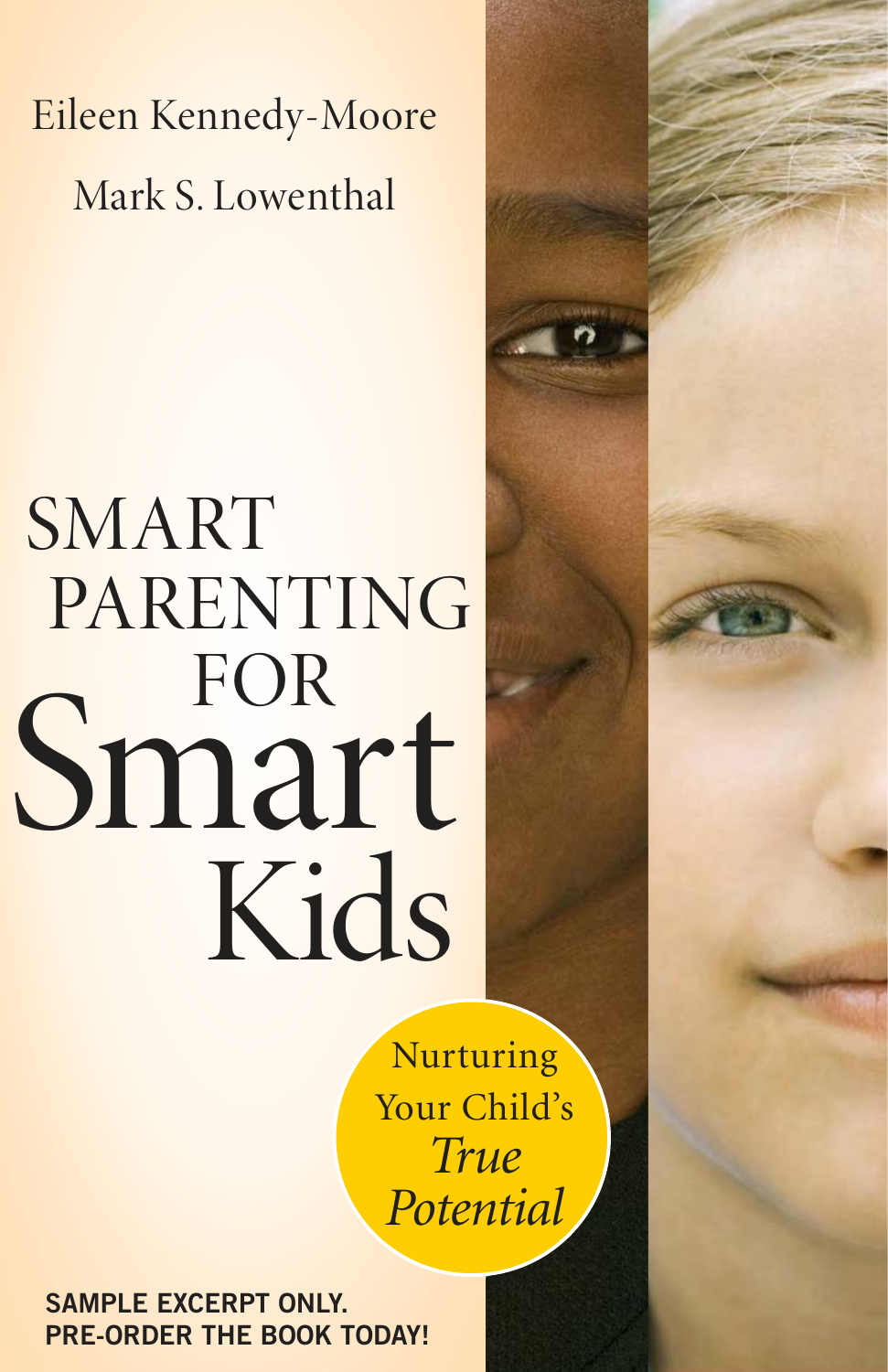# **Smart Parenting For Smart Kids:**

### Nurturing Your Child's True Potential

Eileen Kennedy-Moore, Ph.D. Mark S. Lowenthal, Psy.D.

© 2011 Eileen Kennedy-Moore & Mark S. Lowenthal Published by Jossey-Bass/Wiley, San Francisco, CA. Excerpt reprinted with permission.

\_\_\_\_\_\_\_\_\_\_\_\_\_\_\_\_\_\_\_\_\_\_\_\_\_\_\_\_\_\_\_\_\_\_\_\_\_\_\_\_\_\_\_\_\_

## **B** JOSSEY-BASS<sup>\*\*</sup>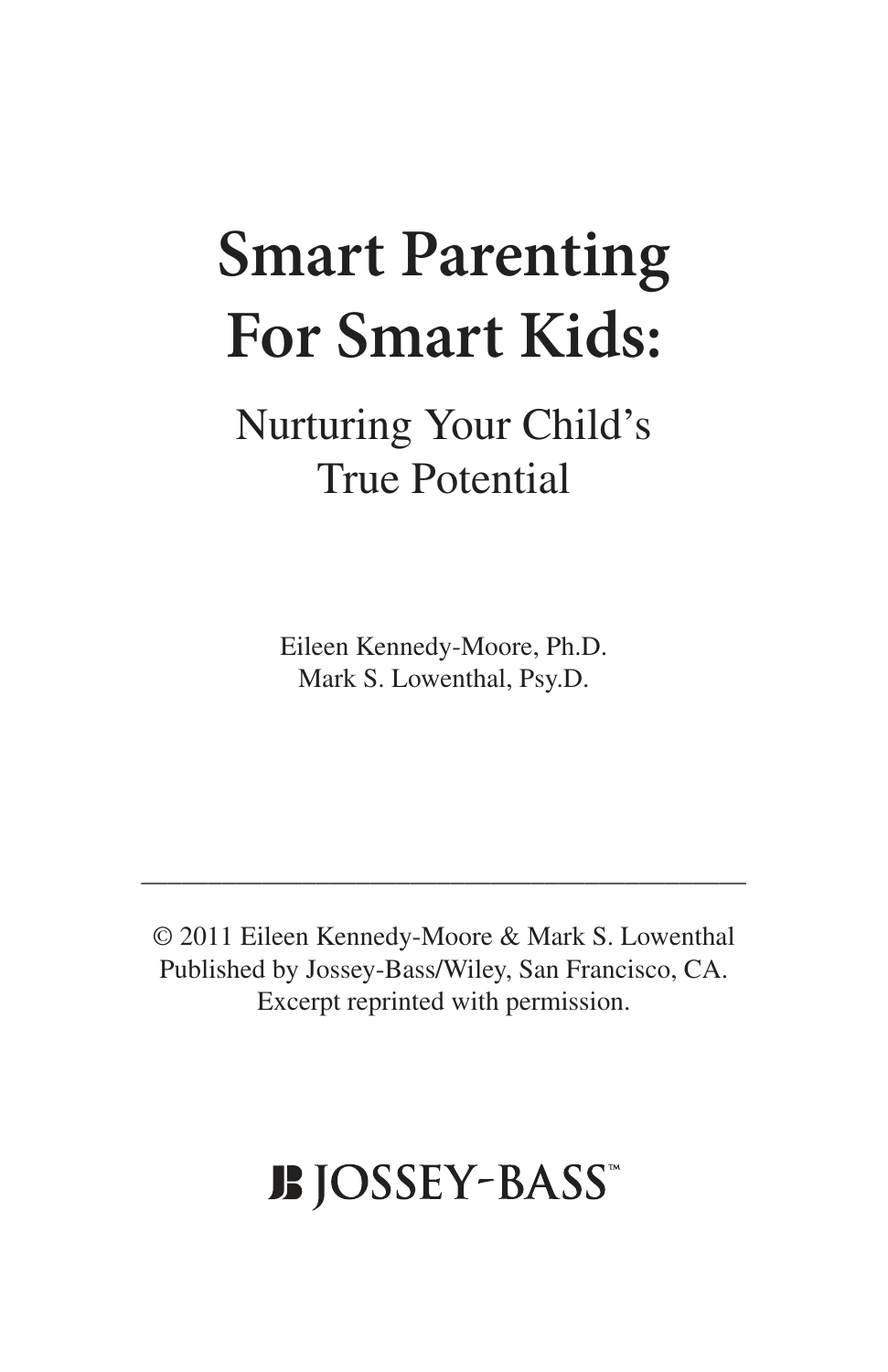#### Praise for *Smart Parenting for Smart Kids*

"This book is a literal Godsend. Parents will find great wisdom in its pages." - Stephen R. Covey, author of *The 7 Habits of Highly Effective People* 

"A smart, deeply perceptive and important book." - Wendy Mogel, PhD, author of *The Blessing of a Skinned Knee* and *The Blessing of a B Minus* 

"A fresh parenting book filled with vignettes and strategies for raising smart kids to become healthy, happy and contributing adults. It shines light on the mindset needed to counter the effects on our children of our high-stakes culture and education system."

> - Vicki Abeles, Producer and Co-Director, *Race to Nowhere* \_\_\_\_\_\_\_\_\_\_\_\_\_\_\_\_\_\_\_\_\_\_\_

Other books written or co-authored by Eileen Kennedy-Moore:

*The Unwritten Rules of Friendship: Simple Strategies to Help Your Child Make Friends* (for parents)

*Expressing Emotion: Myths, Realities, and Therapeutic Strategies* (for mental health professionals)

*What About Me? 12 Ways to Get Your Parents' Attention Without Hitting Your Sister* (for children)

Note to Readers

\_\_\_\_\_\_\_\_\_\_\_\_\_\_\_\_\_\_\_\_\_\_\_

The vignettes in this book are based on composites of children we have known. Names and identifying information have been changed or omitted. The dialogues are fictional. They are intended to represent typical behavior and problems, and they do not refer to specific people or real events. This book is for general educational purposes only. It does not constitute and should not substitute for individual professional advice, psychotherapy, or the provision of psychological services.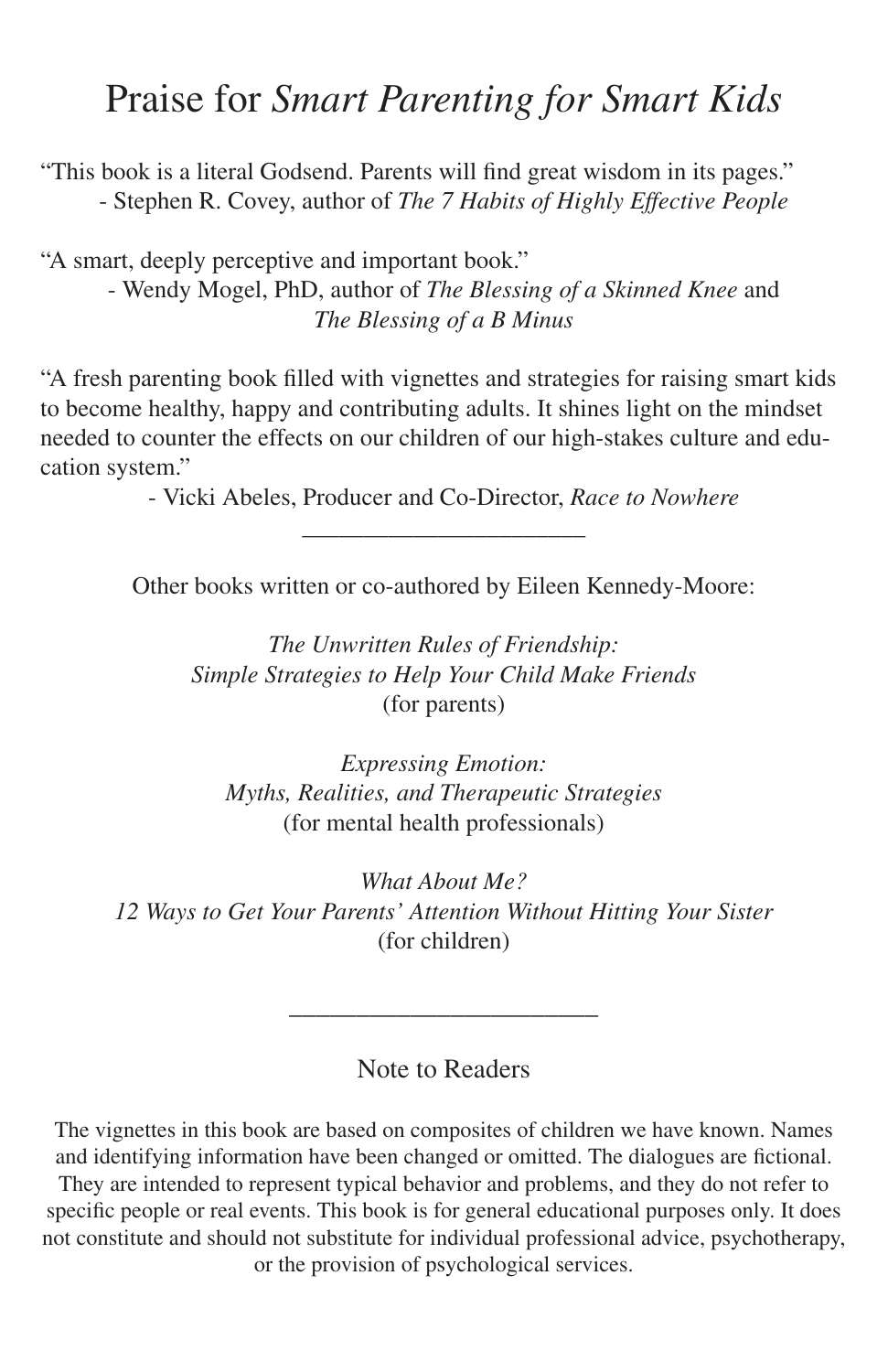#### **INTRODUCTION: Rethinking Potential**

*Potential* is a dangerous word.

When someone tells you that your child has "real potential," you probably feel delighted. Maybe you imagine your child soaring through life, surpassing all of your accomplishments, suffering none of your setbacks, while you watch with loving admiration.

But then the worries start, because potential, after all, is a possibility, not a guarantee. What if your child doesn't live up to that potential?

#### **The Pressure to Help Our Kids Achieve**

Friends, neighbors, and the "child improvement" industry are quick to tell us everything we need to do to help our children reach their potential. They insist:

- Play Mozart while your baby is in the womb.
- Use the "brain boosting" baby formula.
- Sign your toddler up for gym classes to develop gross motor skills.
- Arrange for music classes to develop your child's mathematical thinking.
- Start soccer by three or it will be too late.
- Language immersion must take place before the critical period ends.
- It's not enough to do one activity; you have to make sure your child is well rounded.

From all sides, the message is, "Start early; go faster; do more." The earnestness and intensity of this advice makes it seem as though any parent who doesn't sign her children up for a bevy of enriching activities is neglectful.

We all know that overscheduled children (that is, kids who do more activities than ours do!) are a national problem, but the pressure and competition continue, and nothing changes. Philosophically, we might appreciate the value of down time, but as parents, we're afraid to do anything less than everything possible to develop our children's potential.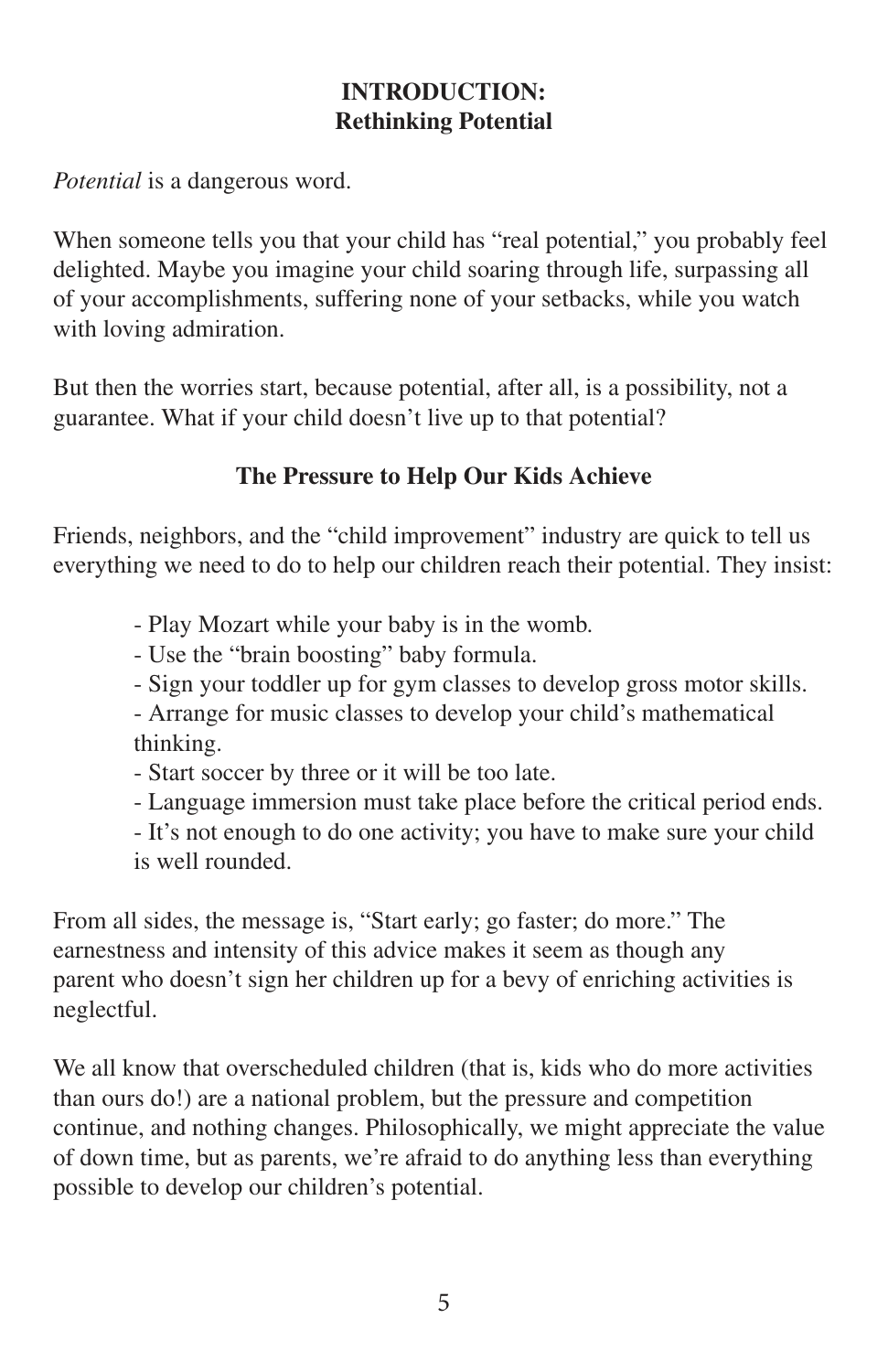In our zeal and anxiety to make sure our children fulfill their potential, we look to grades, test scores, and class placement as if they were crystal balls into the future -- objective and infallible indicators of what lies ahead. We fret if a grade is low. We worry that our children might not be working hard enough. We fear that the curriculum offerings might not be challenging enough. Again, we are bombarded by advice: "Oh, isn't your daughter doing the computerbased tutoring that will advance her test scores one whole year?" We monitor homework, help them study for tests, critique their papers, supervise their science projects, and worry we're not doing enough. We wouldn't want our children to waste their potential.

#### **The Burden of Potential**

It's very easy for thoughts about potential to slip from "possibility" to "expectation." Conscientious efforts to support and encourage our children's achievement can drift into anxious concerns about what they *could*  accomplish, if only they apply themselves diligently enough and take the right classes and get the right opportunities and score high enough…

Potential becomes a burden when we see it as a predestined calling to impressive accomplishments. Both parents and children can become seduced into focusing on performance rather than growth, on being The Best rather than making progress, and on accumulating external awards and accomplishments as the primary measure of worth. Worst of all, this onedimensional perspective on potential creates a terrible fear of failure.

#### **A Different Idea of Potential**

A narrow view of potential suggests that there is some lofty gold ring of success our children will either jump high enough to reach it or else fall short. But life doesn't work that way. In real life, there are lots of choices, lots of chances, and lots of paths. It makes no sense to talk about kids "not living up to their potential" because the miracle of children is that we just don't know how they will change or who they will become. The path of development is a journey of discovery that is clear only in retrospect, and it's rarely a straight line.

This book is for parents who understand that potential is not an endpoint but a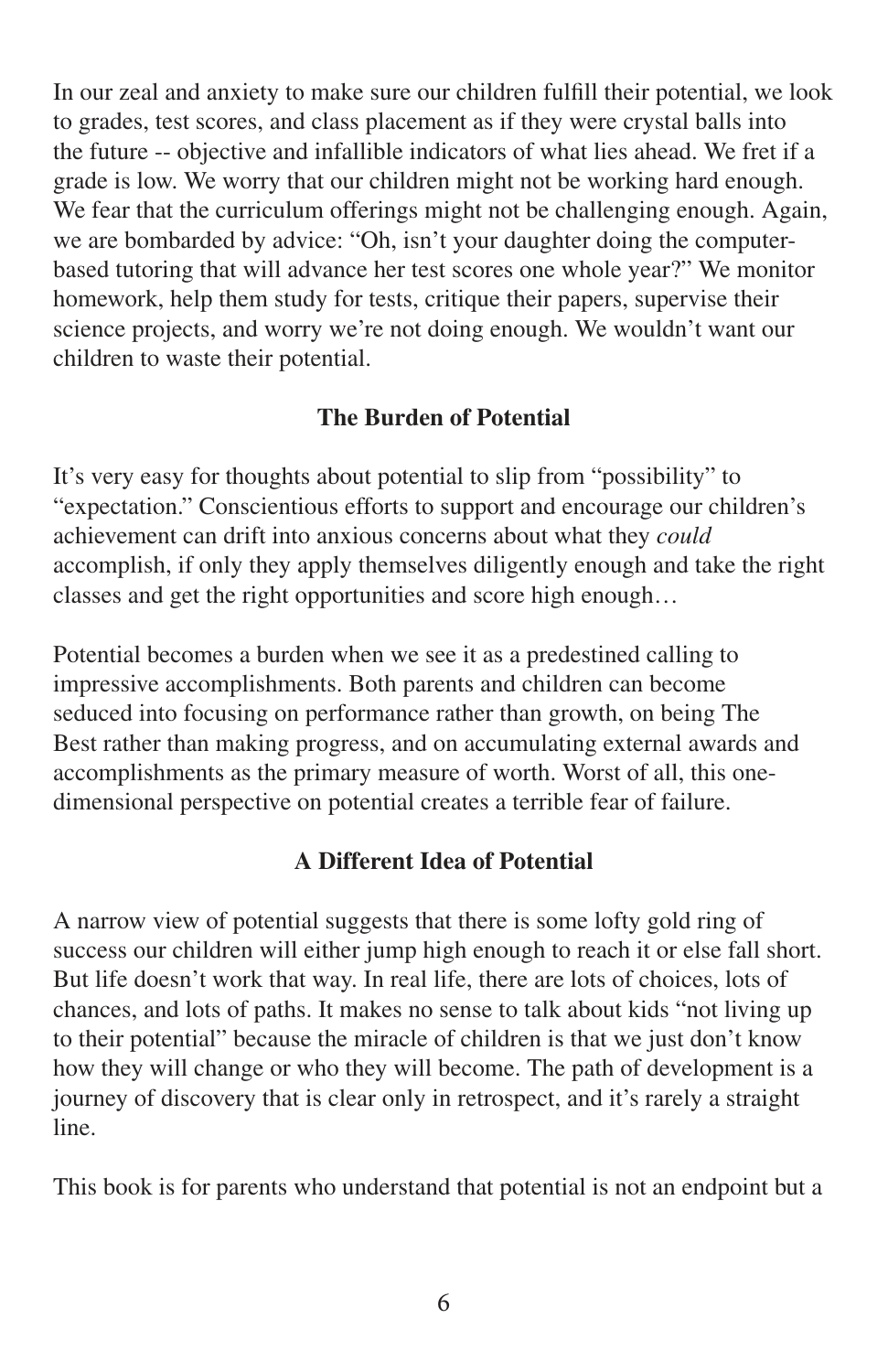capacity to grow and learn. Nurturing children's potential, in the broadest sense, means cultivating their humanity. It involves supporting their expanding abilities to reach out to others with kindness and empathy, to feel part of something bigger than themselves, to find joy and satisfaction in creating a life that is personally meaningful…and so much more.

#### **The Downside of Being Smart**

Concerns about "achieving potential" tend to be especially prominent when it comes to school performance. Maybe this is because kids spend so much time in school. Maybe it's because school is often a segue to future careers. Or maybe it's because nowadays children's academic performance is constantly rated and ranked.

What's surprising to us is that the greatest anxiety about achievement—in both parents and kids—often surrounds the children who have the most scholastic aptitude. These children spend a lot of time thinking and hearing about what they could or should achieve—because of their potential.

There are lots of ways to be smart, but in this book, when we refer to "smart" or "bright" kids, we're talking about children who are able to earn A's and B's, even if they aren't currently producing in school. Because they are so capable, they often face a lot of pressure to achieve. And sometimes that can lead to too much focus on what they do rather than on who they are.

#### **Why We Wrote This Book**

Kids today face unique challenges in developing a healthy perspective on achievement. We've observed this in our own children, in our friends' kids, and in the children we work with in our psychology practices. Too often, we've seen smart kids who

- Give up at the first sign of difficulty,
- Become distraught over minor mistakes,
- Seem unmotivated and put forth minimal effort
- Find working with classmates intolerable
- Get into needless power struggles with adults
- Feel lonely and disconnected from peers.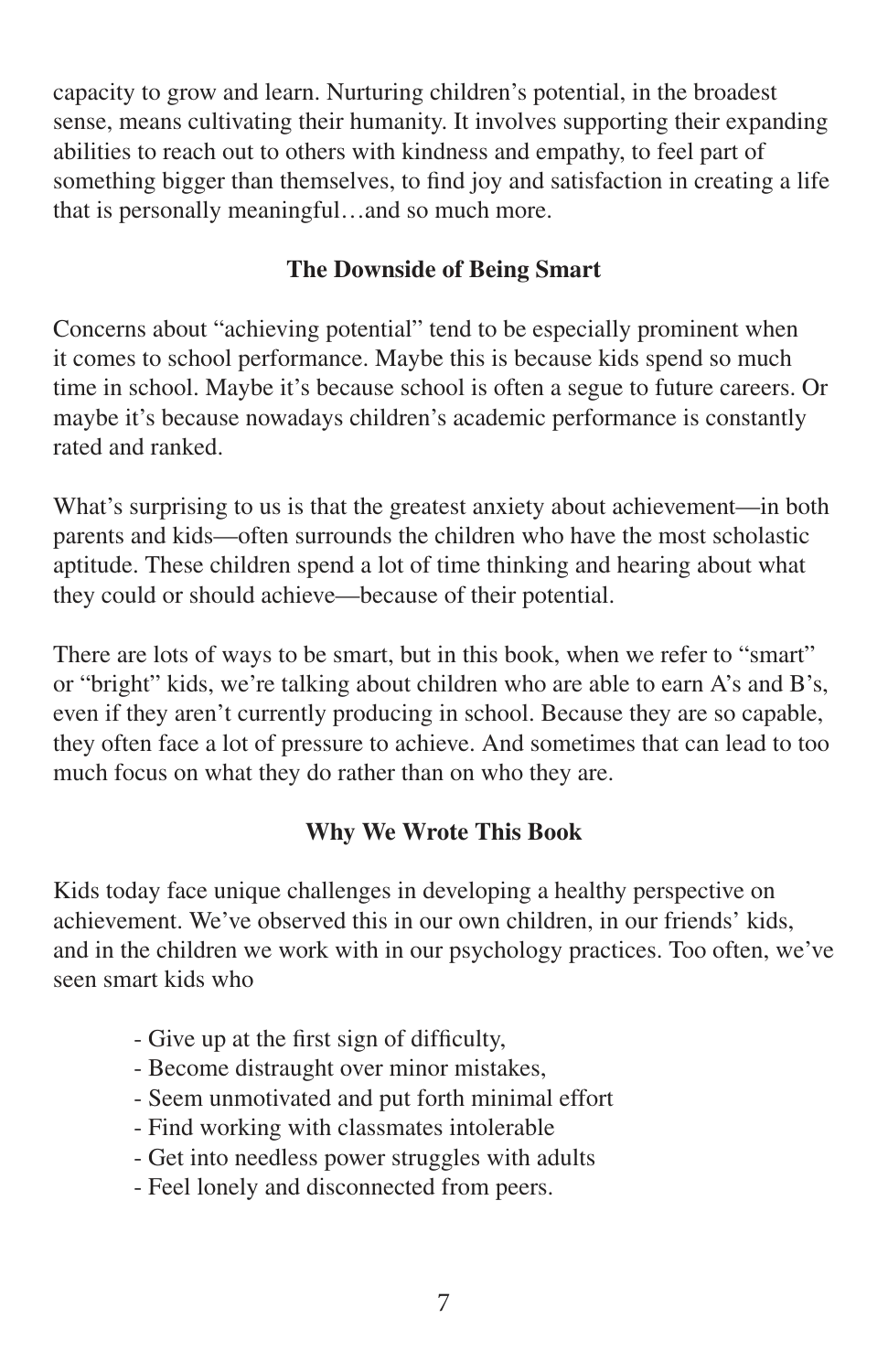As clinical psychologists, we've seen a lot of bright but unhappy children. In fact, some of the most miserable, angry, or stressed-out kids we've worked with were also the most academically capable.

We live in a narcissistic age that emphasizes being impressive and seeking admiration. Sadly, smart kids are often the ones who are hurt most by this focus on externals. Because they can perform, and that performance seems so important to everyone around them, they may start to believe that they are the performance.

A real danger facing bright children is that they will come to define themselves solely in terms of their accomplishments–to believe, "I'm smart, but that's all I am." This makes them terribly vulnerable. If they don't perform perfectly, if someone else is "smarter," if they have to struggle to learn something, or if they encounter any setback, they feel inadequate or even worthless. A minor criticism leaves them feeling wounded or enraged. Even their victories can feel empty because admiration is a cold substitute for closeness. When kids measure their worth solely in terms of achievement, their self-image becomes distorted and their ability to connect with others is crippled.

The antidote is to help children to cultivate a broad self-definition that encompasses not only their abilities, but also their humanity. This does not mean either settling for mediocrity or creating "super kids;" it means helping children develop the foundation they need to discover their passions, build relationships, sustain effort, and create a life with authentic happiness.

We wrote this book because we wanted to be a voice of clarity and comfort for parents who care about developing their children's inner strength. Compassion, perspective, grit…these qualities aren't necessarily impressive—your kids won't win a certificate for developing them—but they are essential to a welllived life.

#### **Seven Fundamental Challenges**

All children face challenges growing up, but for bright children, concerns about achievement can eclipse and complicate "normal" developmental tasks. The chapters in this book highlight seven fundamental challenges: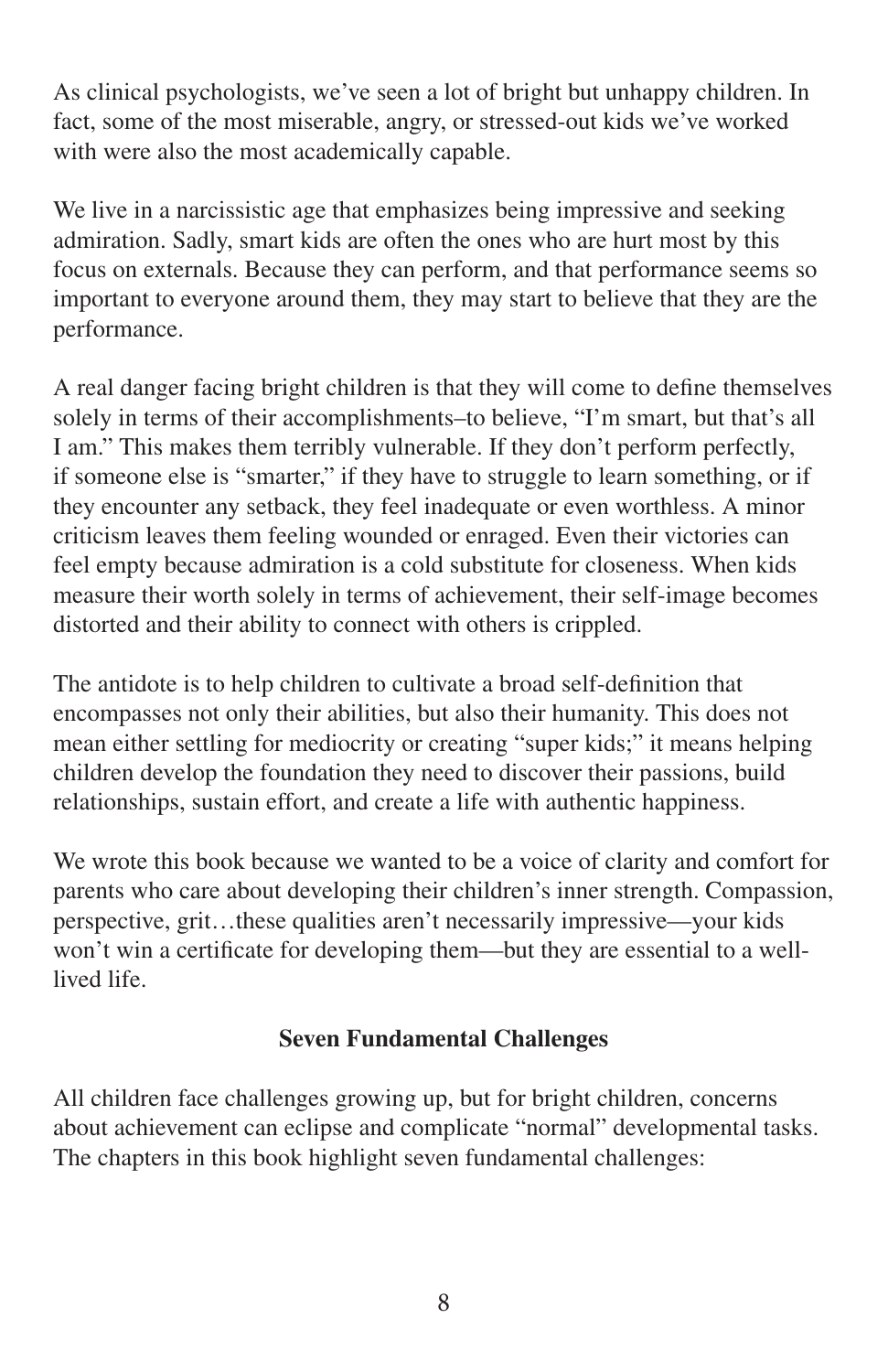- 1. Tempering perfectionism
- 2. Building connection
- 3. Managing sensitivity
- 4. Handling cooperation and competition
- 5. Dealing with authority
- 6. Developing motivation
- 7. Finding joy

These are the core issues that kids struggle with and parents worry about. Each of these issues involves children figuring out who they are, how they relate to others, and what achievement means to them. These are complex issues that call for deeply personal responses, but there are things you can do to help your child navigate them.

This book is solution-focused and filled with practical strategies that you can use today and continue to use as your child grows and develops. The strategies that we describe are do-able in the course of everyday life. A lot of them involve conversations, explanations, or ways of responding to your child's behavior.

#### **The Importance of the Elementary School Years**

The examples and strategies described in the book focus on children approximately six to twelve years old. This age range covers the period when academic pressure starts, but the stakes aren't yet so high. Children's coping abilities can increase dramatically during these years. It's a period of intense intellectual growth, during which children gain the ability to reason logically, understand cause and effect, and solve problems.

In elementary school, children begin to develop a stable sense of identity, and they tend to be less self-centered than younger children because they can understand that other people have different thoughts, feelings, and wants. They also begin to compare themselves to peers and to make judgments about their own relative competence. All of this means that this is a time when kids are ready and able to expand their social and emotional coping skills, and they are still young enough to be open to parental guidance. Taking steps to bolster coping skills during these early school years can equip children to deal with the stresses that lie ahead in high school and beyond.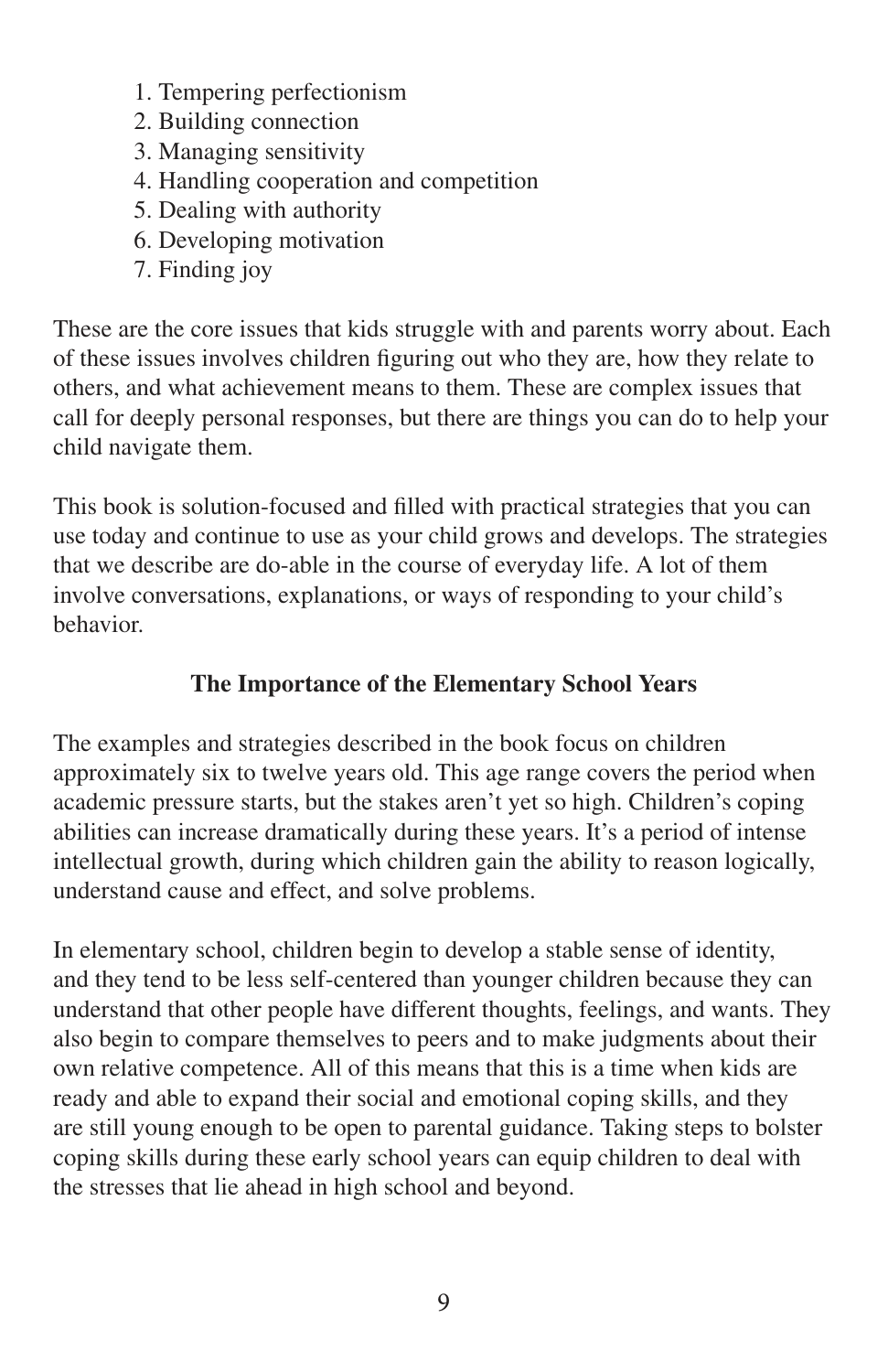#### **Reflecting on Your Own Thoughts, Feelings, and Experiences**

Chances are, if you have a bright kid, you're pretty bright yourself, which means you'll probably remember grappling with some of the issues we describe. Maybe you still struggle with them. Although this book is about supporting your child, it also offers an opportunity to reflect on your own experiences. What messages did you get about achievement from parents and teachers when you were a child? What have you found to be effective in managing multiple demands on your time? How do you relate to people who are less capable than you? How about those who are more capable than you? How do you cope when you make mistakes or things don't go your way? What brings you a sense of satisfaction and contentment?

The issues that we discuss are lifelong challenges, not problems that people can deal with at age seven and be done. In each chapter, we have a section called "Show the Way" that describes how these issues play out in adulthood and what parents can do to address them in their own lives or model effective coping for their children.

#### **How to Use This Book**

There's a wrong way and a right way to use this book. The wrong way is to view it as over two hundred pages of stuff you need to "fix" or "improve" about your child or a long list of even more things you ought to be doing, on top of everything else you're doing, to be a good parent. The right way to use this book is as a resource to support your current efforts to raise a happy, healthy, productive, and kind child. Our goal is to provide you with a deeper understanding of how and why your child might struggle and to give you options for helping your child move forward. You may want to scan this book for the chapters or vignettes that are most relevant for your child. Read these sections and give yourself time to reflect about how they relate to your beliefs, values, and parenting challenges. Please view the strategies we suggest as possibilities rather than prescriptions, and use only those that make sense for you. Every child is unique, and nobody knows your child and your family better than you do.

It's also important to take a long-term view. You can't rush cognitive and emotional development. Kids grow at their own pace, and our role as parents is to support that growth, not force it. Although the book is filled with do-able strategies, there are no gimmicks or quick fixes. Instead, the book focuses on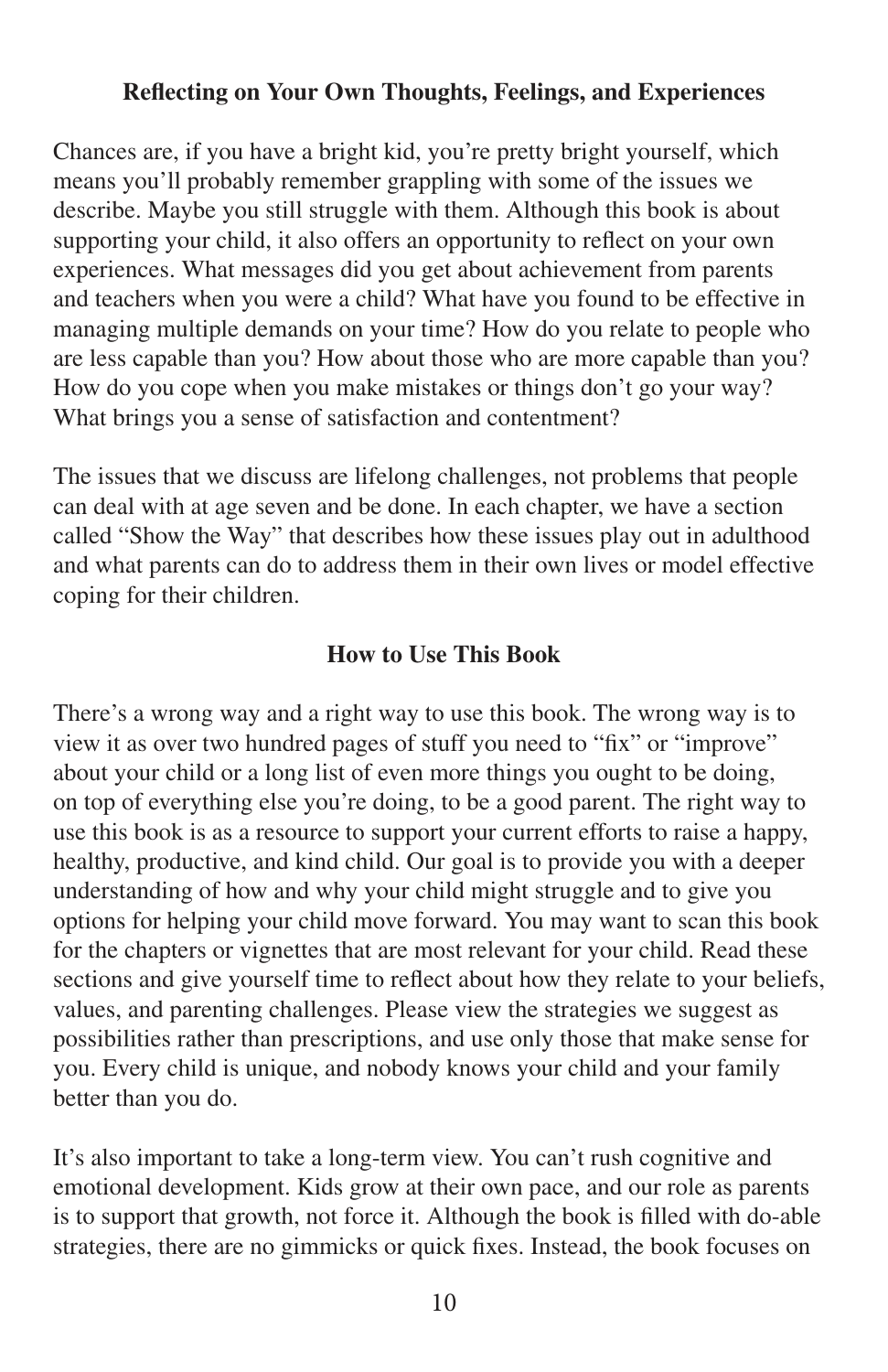ways you can communicate with, guide, and support your child. Throughout the book, we emphasize learning and growing, rather than performing.

#### **The Components of Smart Parenting**

Parenting involves a delicate balance. On the one hand we need to cherish who our children are at this very moment. On the other hand, we need to support our children in moving forward. Achieving this balance requires four essential components of smart parenting:

- 1. A compassionate ability to view the world through our children's eyes
- 2. The confidence to set judicious limits
- 3. A commitment to turn towards our children more often than away
- 4. Faith in our children's ability to grow and learn

These four components underlie everything in this book.

Test scores and grades are good predictors of academic performance, but whether our children will be able to develop happy, productive, and fulfilling adult lives depends on much more than school smarts. All children need wise and caring guidance so they can develop the social and emotional skills that will serve as a foundation for everything they do. Our goal with this book is to support you in helping your kids develop internal tools so that they can pursue their passions, cope with difficulties, build relationships, and make what they wish of their lives. This book is about raising children rather than creating impressive products.

#### **Would you like to read more?**

*Smart Parenting for Smart Kids: Nurturing Your Child's True Potential* will be available wherever books are sold, starting March 2011. Pre-order your copy today!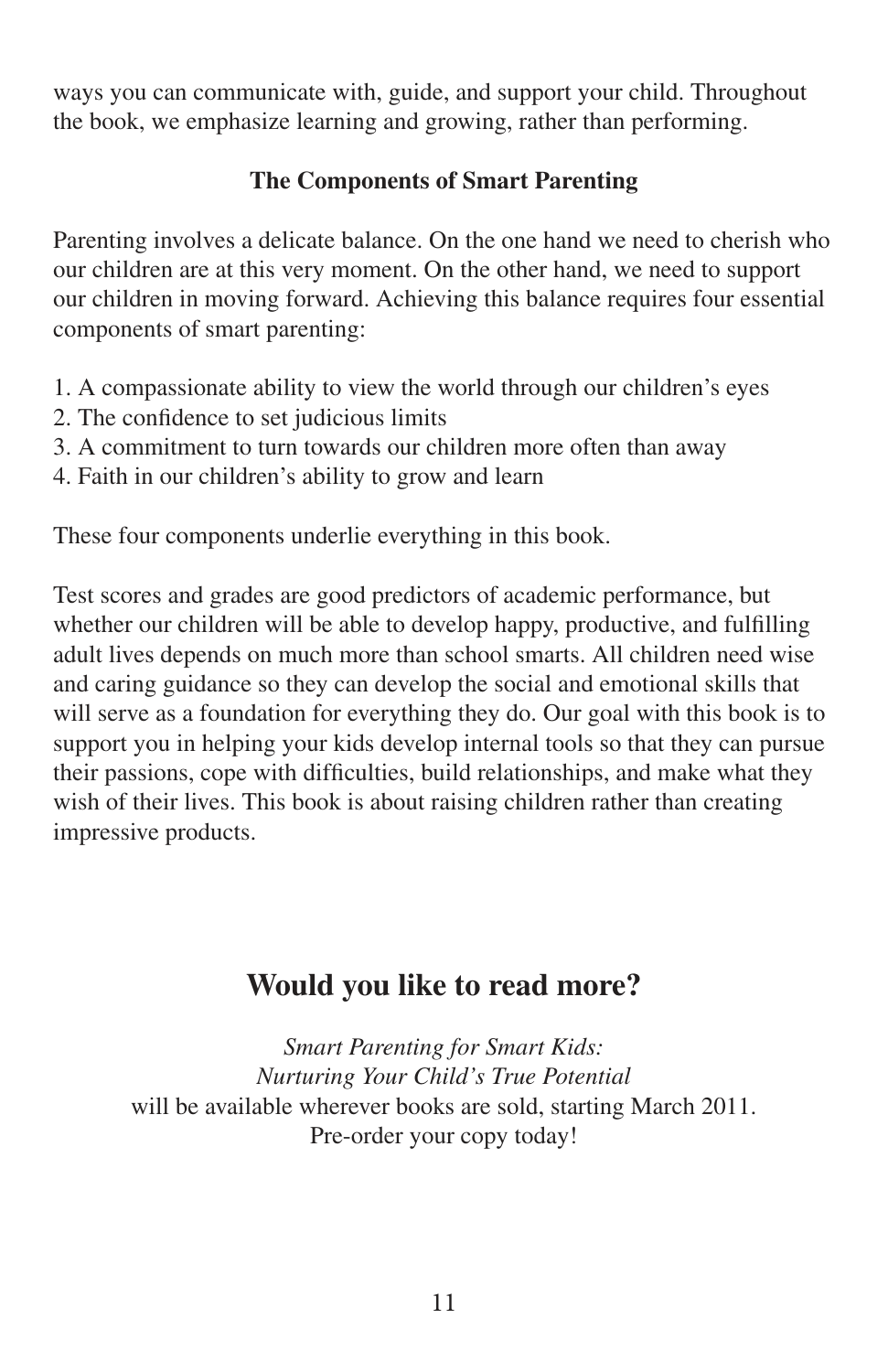#### **TABLE OF CONTENTS**

#### INTRODUCTION: Rethinking potential

1) TEMPERING PERFECTIONISM—What is "good enough"? Michael: Focusing on flaws Kirsten: Deflecting blame Sam: Avoiding activities at which he doesn't excel Angela: Feeling inadequate

2) BUILDING CONNECTION—How does your child reach out to peers? Andrew: Seeking an audience rather than a friend Clay: Avoiding joining the group Amalia: Feeling rejected by peers

#### 3) MANAGING SENSITIVITY

 —How does your child handle criticism, conflict, and disappointment? Mario: Perceiving betrayal Jessica: Balking at constructive criticism Samir: Chafing at a change of plans Collin: Shouldering the world's

#### 4) HANDLING COOPERATION AND COMPETITION

 —How does your child fit in a group? Steven: Insisting on his way Anita: Being a sore loser Misha: Fearing competition Craig: Opting out

#### 5) DEALING WITH AUTHORITY

 —How does your child respond to those in charge? Lisa: Being blind to authority Nicholas: Making everything an argument Stephanie: Fretting about adults' anger

- 6) DEVELOPING MOTIVATION—What matters to your child? Ethan: Avoiding schoolwork Jared: Complaining that schoolwork is boring Diane: Not applying herself in school
- 7) FINDING JOY—What makes your child feel happy? Monica: Finding fault instead of fun Conner: Searching for personal meaning

Conclusion—The pressure to perform versus the power to grow References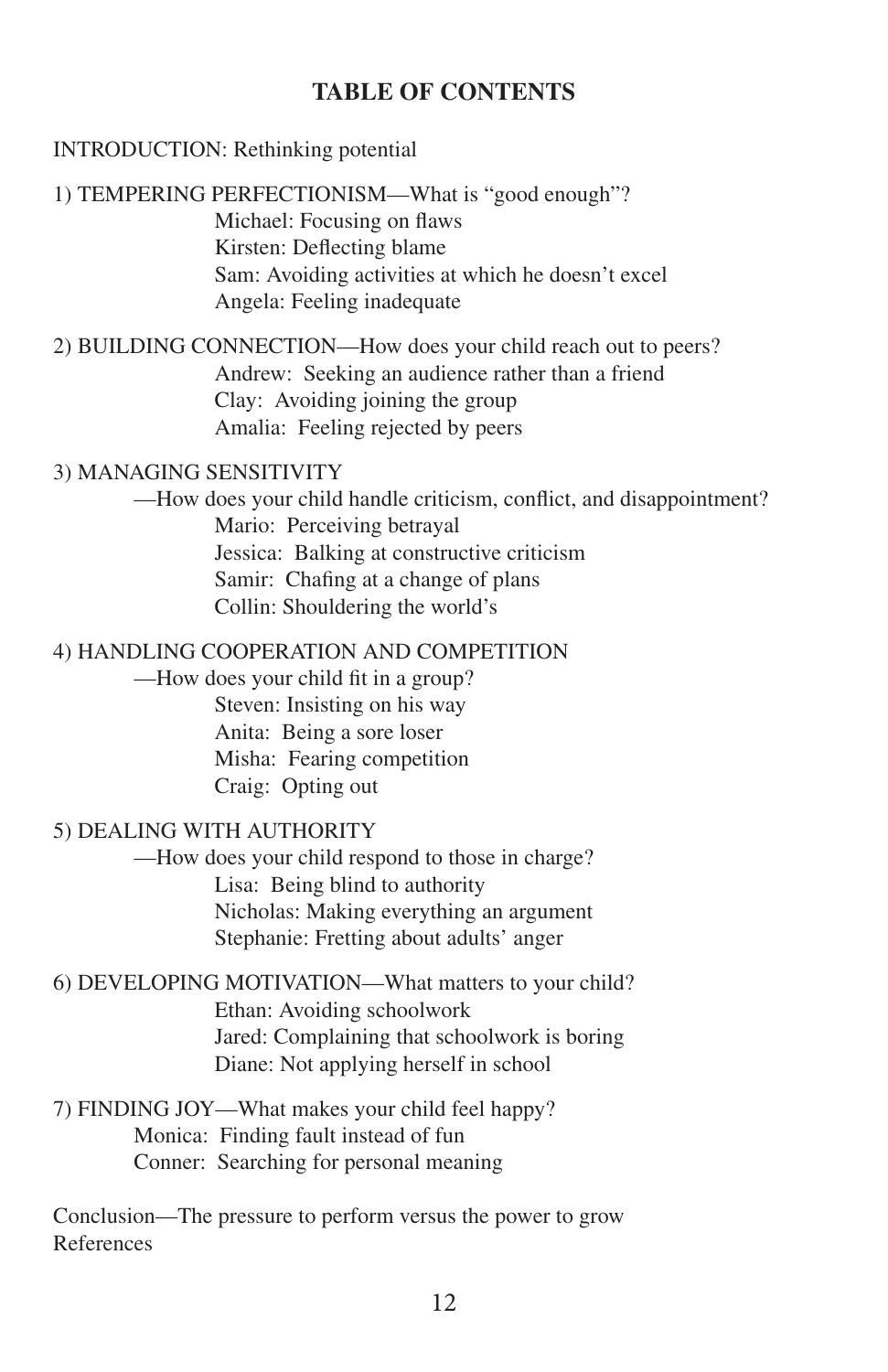#### **Would you like to read more?**

*Smart Parenting for Smart Kids: Nurturing Your Child's True Potential* will be available wherever books are sold, starting March 2011. Pre-order your copy today!

**\_\_\_\_\_\_\_\_\_\_\_\_\_\_\_\_**

For discounted prices on **bulk orders** (50 or more), please contact Chris Hegg at 317-572-3068, chegg@wiley.com, or specialsales@wiley.com

**\_\_\_\_\_\_\_\_\_\_\_\_\_\_\_\_**

To arrange an **author presentation**, please visit www.EileenKennedyMoore.com or www.MarkLowenthal.com Skype or speakerphone visits and discussion questions available for book clubs.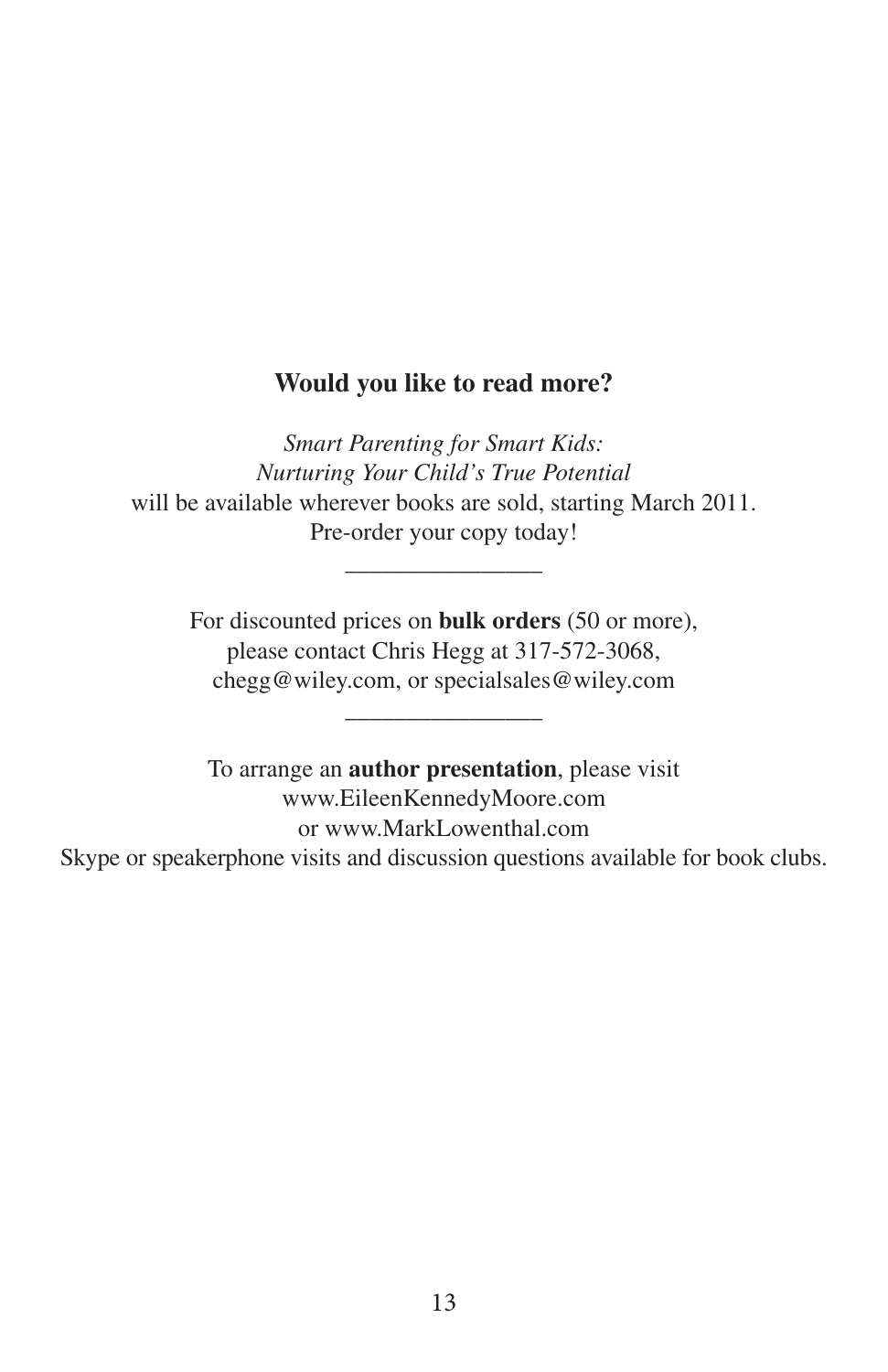#### **About the Authors**

**Eileen Kennedy-Moore, PhD,** is a clinical psychologist with a private practice in Princeton, New Jersey, where she works with children, adults, and families. She is coauthor of a book for parents, *The Unwritten Rules of Friendship: Simple Strategies to Help Your Child Make Friends* (Little, Brown), and a book for mental health professionals, *Expressing Emotion* (Guilford Press). She is also the author of an award-winning children's book, *What About Me? 12 Ways to Get Your Parents' Attention Without Hitting Your Sister* (Parenting Press). Dr. Kennedy-Moore frequently speaks at schools, conferences, and community group events about children's feelings and friendships. She and her husband have four lively school-age children.

**Mark S. Lowenthal, PsyD,** has helped many children and their families during his twenty-two years as a clinical psychologist. He has a fulltime private practice in Maplewood, New Jersey, working with children, adolescents, and adults. Previously, he served as the director of the Child and Adolescent Outpatient Psychiatric Program at Trinitas Hospital, in Elizabeth, New Jersey. Dr. Lowenthal has been a longtime advocate on behalf of children with mental health issues, helping to shape policy on a state and local level. He and his wife, a pediatrician, have two children.